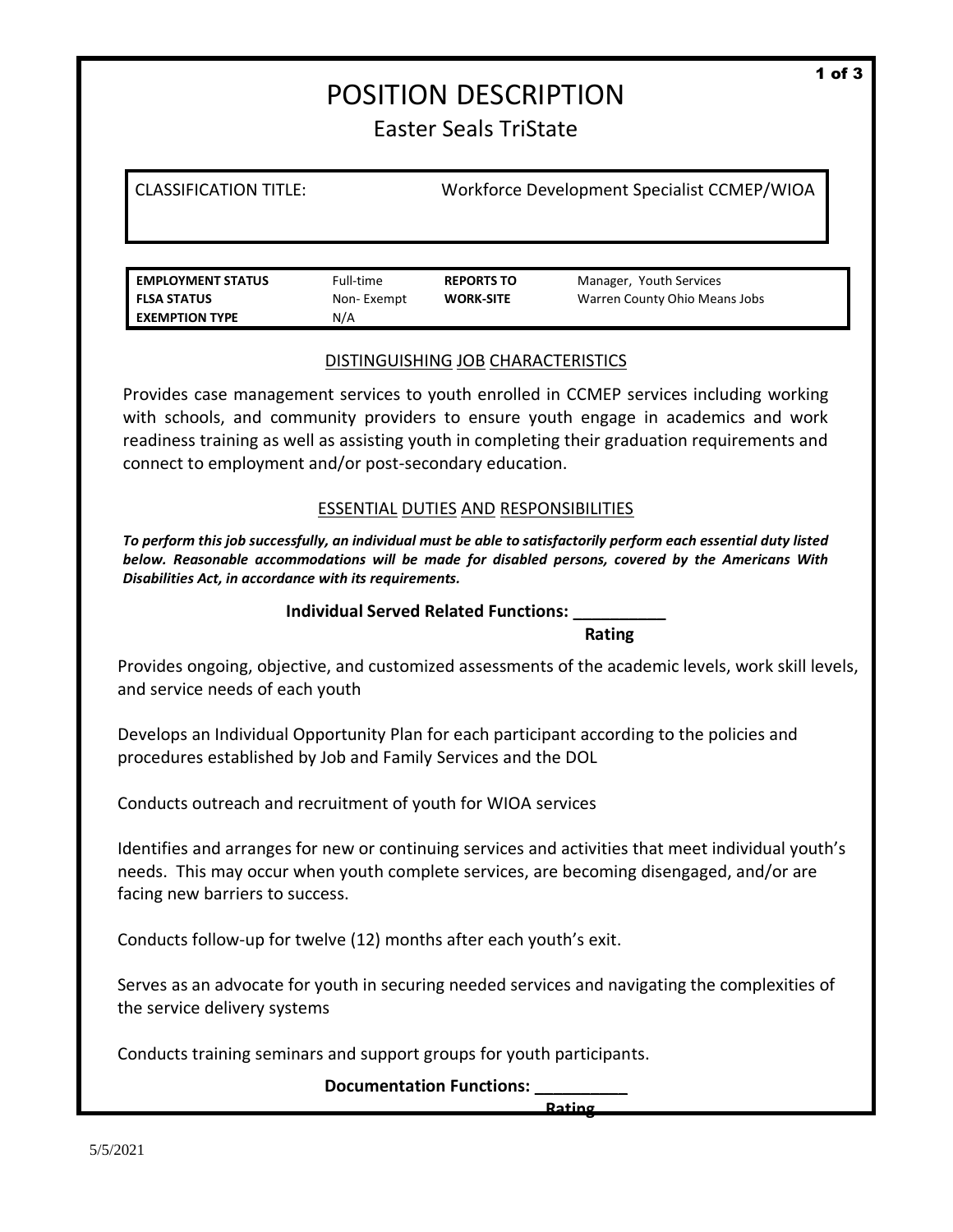Document service interventions, services received and follow up to ensure services are of 3 meeting the needs of the youth and are also within the guidelines of the WIOA service model.

Keeps accurate records by completing and maintaining required documentation including case notes, monthly reports, intake forms, activity logs, mileage/expense reports , etc.

Works well with community providers and develop working partnerships that embrace the needs of youth.

## **General Functions: \_\_\_\_\_\_\_\_\_\_**

#### *Rating Rating Rating*

Develops good partnerships with community providers/resources (WOIA and non-WIOA) and make appropriate referrals and conduct follow-up to ensure youth needs are addressed within the guidelines of the WIOA service model.

Makes appropriate referrals to existing community resources and conduct follow up.

Be creative in meeting the needs of youth. Think outside the box.

Attends meetings as required by supervisor, vice-president or agency.

Maintains confidentiality of consumer files and other sensitive subject matter.

Works assigned schedule, exhibits regular and predictable attendance and works outside of normal schedule as needed to meet workload demands. Performs other related duties as required.

## OTHER DUTIES AND RESPONSIBILITIES

## SCOPE OF SUPERVISION

None

## EQUIPMENT OPERATED

Motor vehicle; computer; telephone, fax machine, copier and other general office equipment. CONTACTS WITH OTHERS

General public; employers; consumers; referral sources; agency and governmental representatives.

## CONFIDENTIAL DATA

Consumer files.

## WORKING CONDITIONS

Normal office working conditions. Employee is occasionally exposed to road hazards and dangerous persons.

## USUAL PHYSICAL DEMANDS

*The following physical demands are typically exhibited by position incumbents performing this job's essential duties and responsibilities. These physical demands are not, and should not be construed to be job qualification standards, but are illustrated to help the employer, employee and/or applicant identify tasks where reasonable*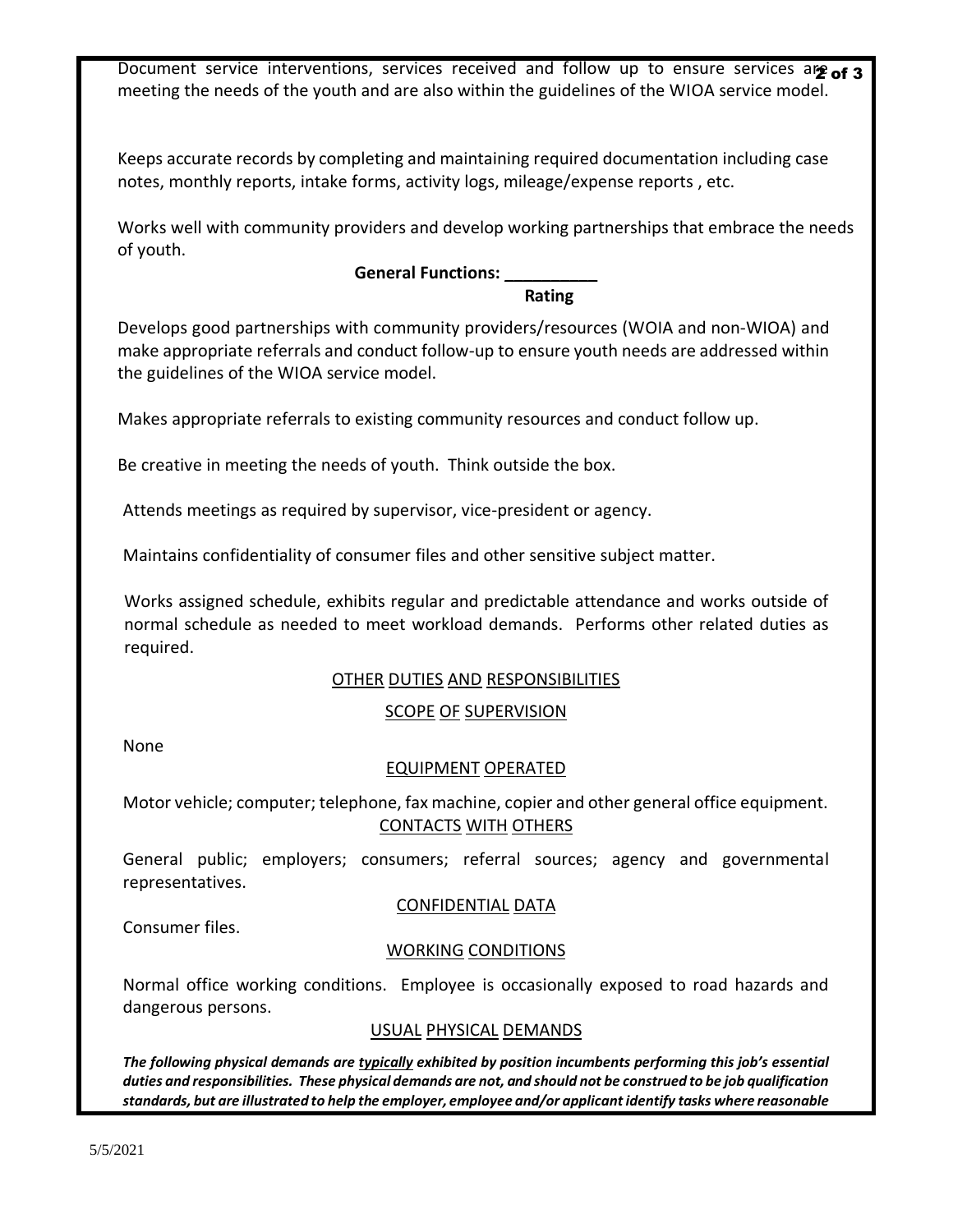accommodations may need to be made when an otherwise qualified person is unable to perform the job's of 3<br>at a state of the state of the state of the state of the state of the state of the state of the state of the s *essential duties because of an ADA disability.*

While performing duties of this job, the employee regularly exhibits digital dexterity when entering data into computer. The employee regularly sits, stands and walks for extended periods of time. Employee converses with others in person and by telephone. Vision demands include close, relatively detailed vision when focusing on a computer screen or driving a motor vehicle. Employee occasionally lifts varying weights up to 10 pounds when moving files, boxes, equipment or supplies.

## REQUIRED KNOWLEDGE, ABILITIES AND SKILLS

**Knowledge of**: intervention strategies; emotional, mental and physical disabilities; general principles and methods for working with persons disabilities; job training methods; vocational and habilitation programming; general principles and methods of leading a job search; labor market; computer software, applications and programs.

**Ability to**: negotiate and obtain jobs for consumers; exercise patience in dealing with persons with disabilities; work independently demonstrating initiative; exhibit flexibility in work schedule and job tasks; develop and maintain effective working relationships with associates, supervisors, job contacts and general public; maintain accurate and complete work records; accurately post information to written records; maintain confidentiality of sensitive subject matter; deal effectively with job behavior problems; identify job site problems and recommend viable solutions.

**Skill in**: verbal and written communication; interviewing; operating general office equipment; general typing; application of job software programs; filing documents in alphabetical, numerical, chronological and subject order; collaborating with organizations and businesses; planning scheduling and organizing work; maintaining good public relations.

## QUALIFICATIONS

An appropriate combination of education, training, course work and experience may qualify an applicant to demonstrate required knowledge, skills, and abilities. Bachelor degree in human services or related field preferred.

Ability to document identity and employment eligibility within three (3) days of original appointment as a condition of employment in compliance with Immigration Reform and Control Act requirements.

Ability to meet background check requirements and supply required documentation as outlined by ESTS policies.

#### LICENSURE OR CERTIFICATION REQUIREMENTS

State Motor Vehicle Operator's License

This job description in no manner states or implies that these are the only duties and responsibilities to be performed by the employee filling this position, who will be required to follow instructions and perform any duties required by the employee's supervisor or designee.